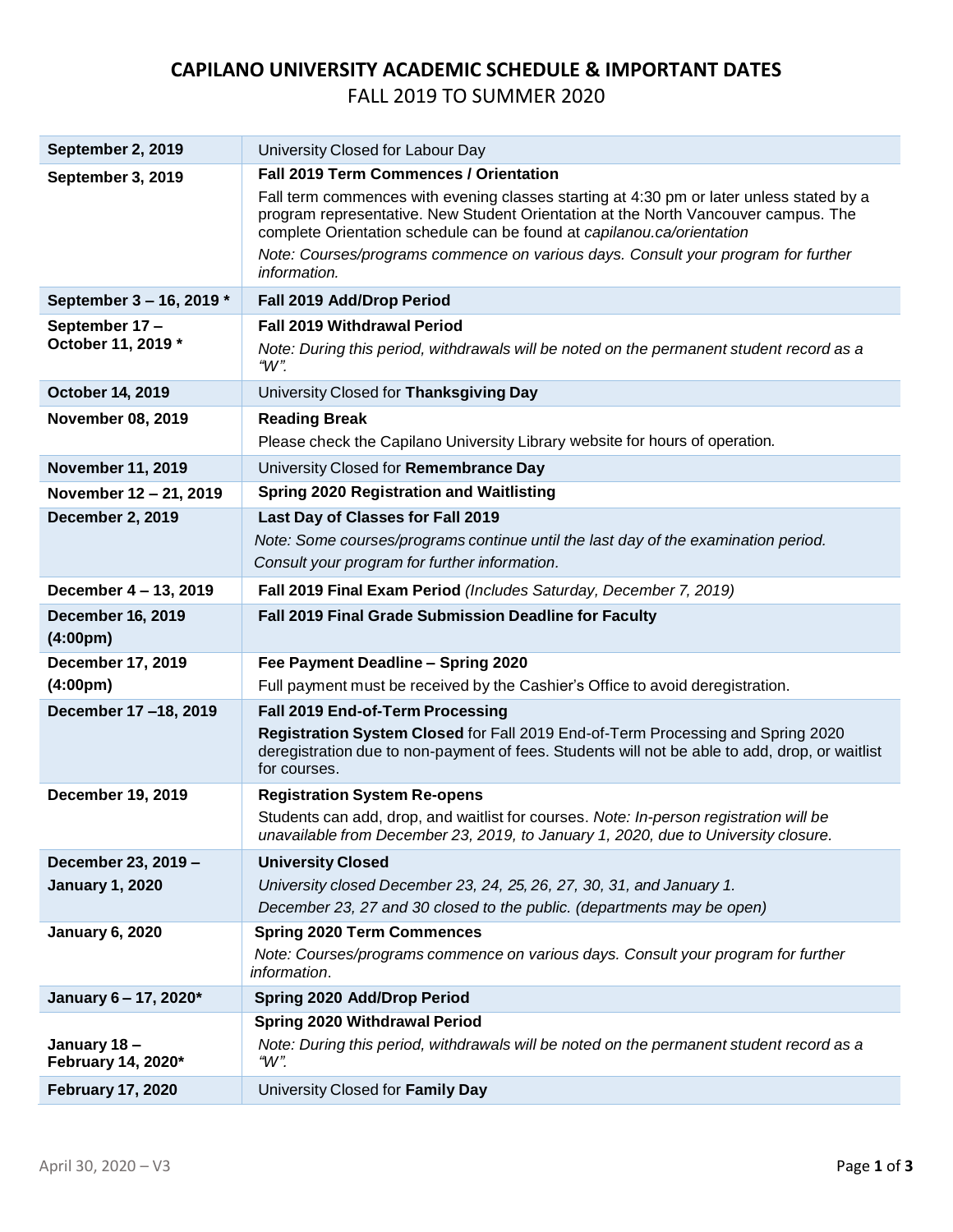## **CAPILANO UNIVERSITY ACADEMIC SCHEDULE & IMPORTANT DATES** FALL 2019 TO SUMMER 2020

| February 18 - 21, 2020   | <b>Reading Break</b>                                                                                                                                                                                       |
|--------------------------|------------------------------------------------------------------------------------------------------------------------------------------------------------------------------------------------------------|
|                          | Note: Please check the Capilano University Library website for hours of operation.                                                                                                                         |
| <b>February 21, 2020</b> | <b>Winter 2020 Convocation</b>                                                                                                                                                                             |
| March 9 - 13, 2020       | <b>Summer 2020 Registration and Waitlisting</b>                                                                                                                                                            |
| <b>April 9, 2020</b>     | Last Day of Classes for Spring 2020                                                                                                                                                                        |
|                          | Note: Some courses/programs continue until the last day of the examination period.<br>Consult your program for further information.                                                                        |
| April 10 - 13, 2020      | <b>University Closed for Easter</b>                                                                                                                                                                        |
|                          | Please check the Capilano University Library website for hours of operation.                                                                                                                               |
| April 15 - 24, 2020      | Spring 2020 Final Exam Period (includes Saturday, April 18, 2020)                                                                                                                                          |
| April 27, 2020 (4:00pm)  | Spring 2020 Final Grade Submission Deadline for Faculty                                                                                                                                                    |
| April 28, 2020 (4:00pm)  | Fee Payment Deadline - Summer 2020                                                                                                                                                                         |
|                          | Full payment must be received by the Cashier's Office to avoid deregistration.                                                                                                                             |
| April 28 - 29, 2020      | Spring 2020 Grades and End-of-Term Processing                                                                                                                                                              |
|                          | Registration System Closed for Spring 2020 End-of-Term processing and                                                                                                                                      |
|                          | Summer 2020 deregistration due to non-payment of fees. Students will not be able to add,<br>drop, or waitlist for courses.                                                                                 |
| April 30, 2020           | <b>Registration System Re-opens</b>                                                                                                                                                                        |
|                          | Students can add, drop, and waitlist for courses.                                                                                                                                                          |
| May 11, 2020             | Summer 2020 - Full Term Commences                                                                                                                                                                          |
|                          | <b>Summer 2020 - Session I Commences</b>                                                                                                                                                                   |
|                          |                                                                                                                                                                                                            |
| May 11 - 15, 2020 *      | Summer 2020- Session I Add/Drop Period                                                                                                                                                                     |
| May 11-22, 2020 *        | Summer 2020- Full Term Add/Drop Period                                                                                                                                                                     |
| May 16 - 29, 2020 *      | Summer 2020 - Session I Withdrawal Period                                                                                                                                                                  |
|                          | Note: During this period, withdrawals will be noted on the permanent student record as a<br>" $W$ ".                                                                                                       |
| May 18, 2020 *           | University Closed for Victoria Day                                                                                                                                                                         |
| May 23-                  | Summer 2020 - Full Term Withdrawal Period                                                                                                                                                                  |
| June 19, 2020 *          | Note: During this period, withdrawals will be noted on the permanent student record as a<br>" $W$ ".                                                                                                       |
| June 9, 2020             | <b>Spring 2020 Convocation</b>                                                                                                                                                                             |
| June 26, 2020            | Last Day of Classes for Summer 2020 - Session I                                                                                                                                                            |
| June 29, 2020 (4:00pm)   | Summer 2020 - Session I Final Grade Submission Deadline for Faculty                                                                                                                                        |
| June 30, 2020            | Summer 2020 - Session I Grades and End-of-Term Processing Registration<br>System Closed for Summer 2020 - Session I grades processing. Students will not be<br>able to add, drop, or waitlist for courses. |
| <b>July 1, 2020</b>      | <b>University Closed for Canada Day</b>                                                                                                                                                                    |
| <b>July 2, 2020</b>      | <b>Registration System Re-opens</b>                                                                                                                                                                        |
|                          | Students can add, drop, and waitlist for courses.                                                                                                                                                          |
| July 6, 2020             | <b>Summer 2020 - Session II Commences</b>                                                                                                                                                                  |